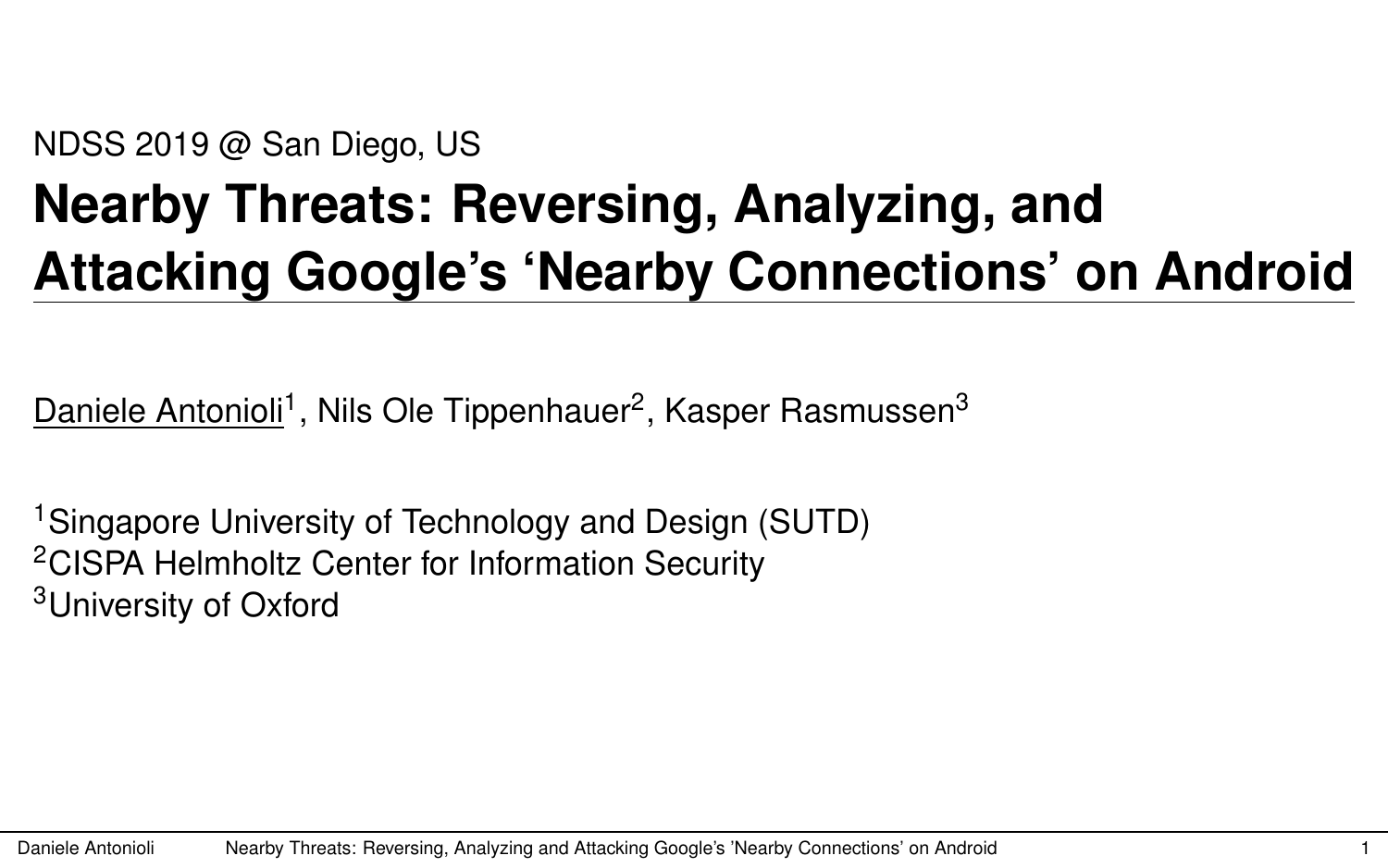#### <span id="page-1-0"></span>**What are Google Nearby Connections?**



- Public API for Android and Android Things
	- $\blacktriangleright$  In-app proximity-based services
	- $\blacktriangleright$  E.g. peer-to-peer file editing
- Implemented in the Google Play Services
	- $\triangleright$  Available across different Android versions
	- $\triangleright$  Applications use it as a shared library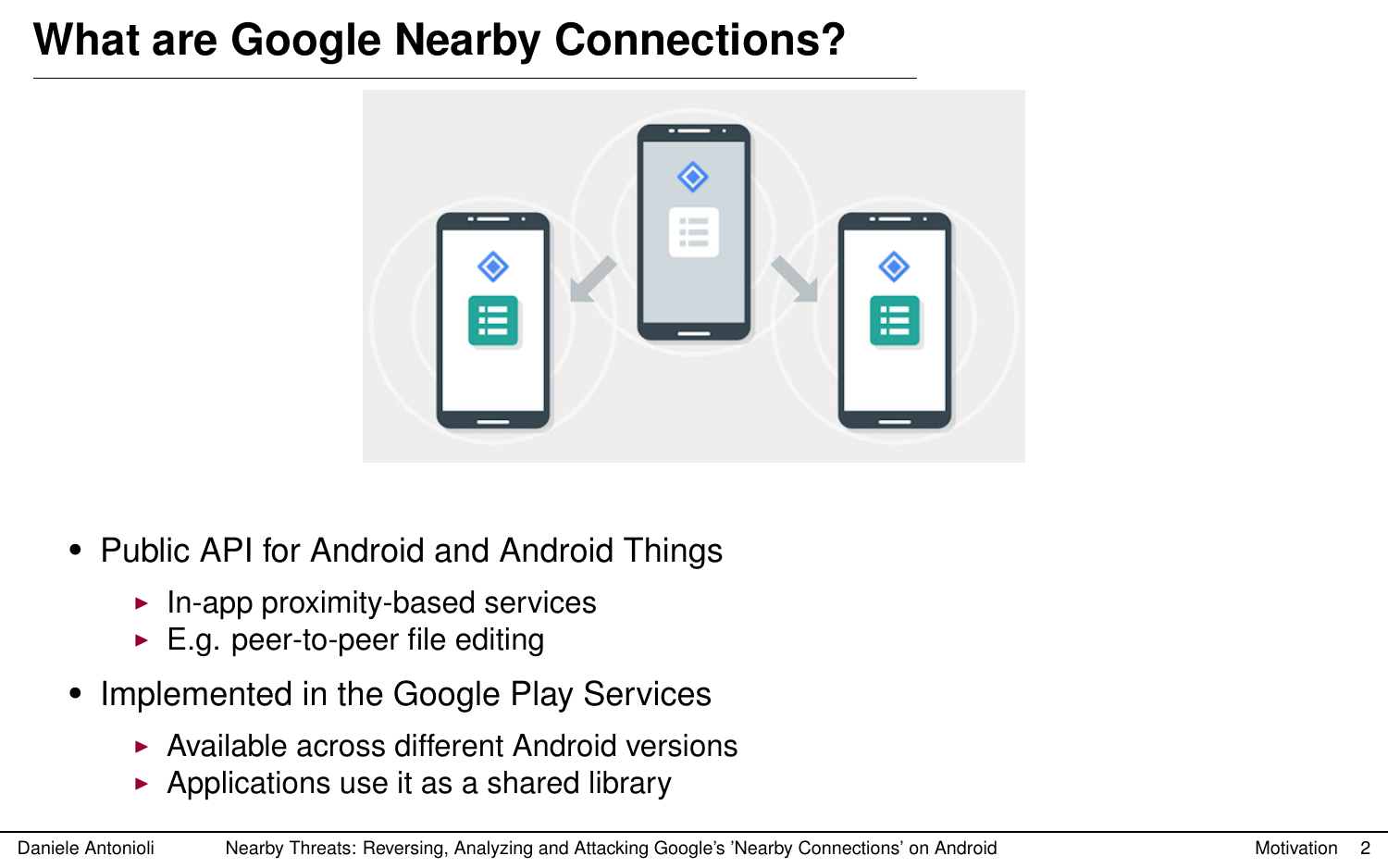## **Why Analyzing Nearby Connections?**



- Wide attack surface
	- Android (version  $>$  4.0) and Android Things
	- $\triangleright$  Uses Bluetooth and Wi-Fi (at the same time)
- Proprietary technology
	- $\triangleright$  No public specifications
	- $\blacktriangleright$  Implementation is closed-source and obfuscated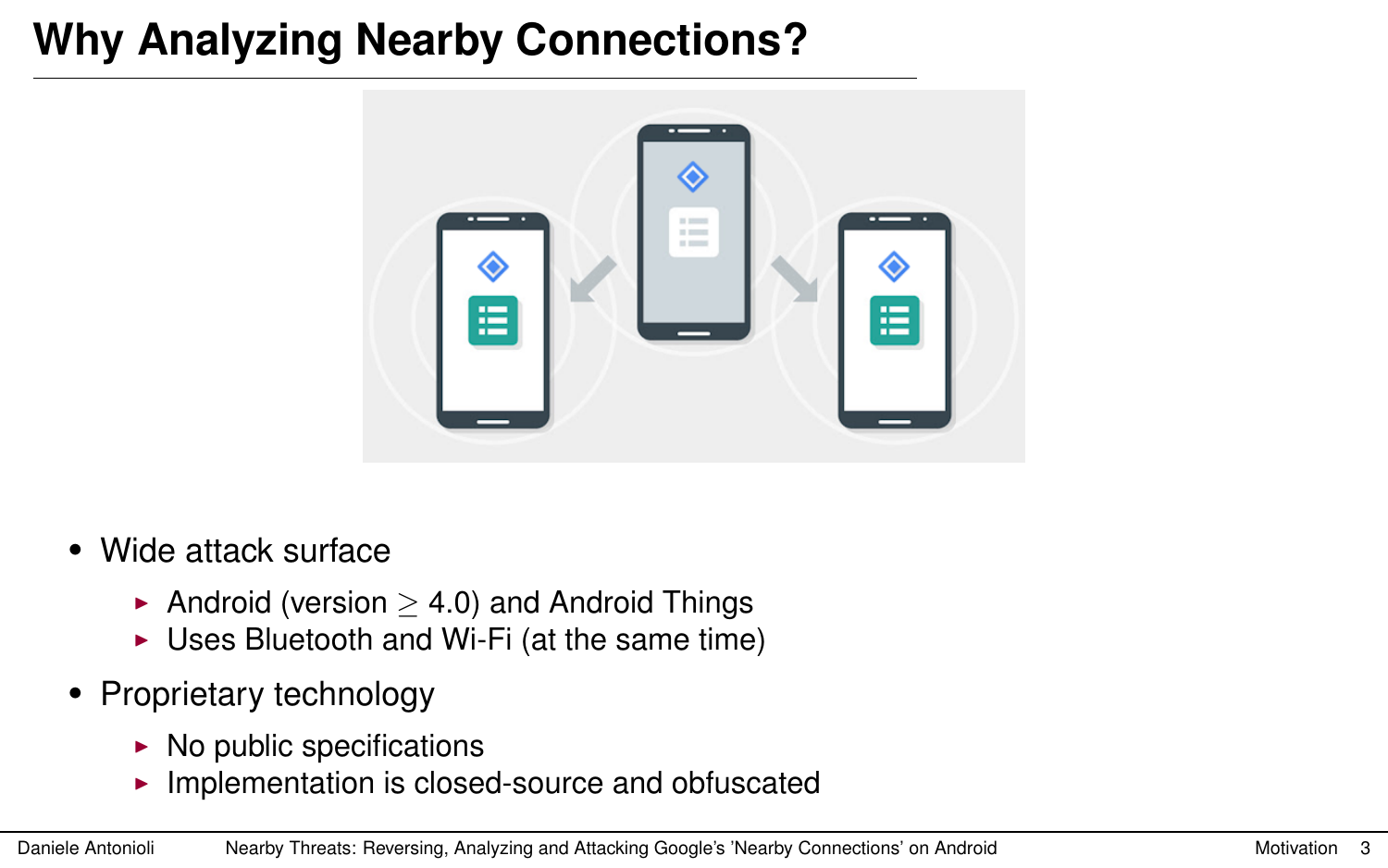#### • **First (security) analysis of Nearby Connections**

- $\triangleright$  Uncovers its proprietary mechanisms and protocols
- $\triangleright$  Based on reversing its Android implementation

#### • **Re-implementation of Nearby Connections (REarby)**

- $\blacktriangleright$  Exposes parameters not accessible with the official API
- $\blacktriangleright$  Impersonates nearby devices from any application

#### • **Attacking Nearby Connections on Android**

- $\triangleright$  Connection manipulation and range extension attacks
- $\blacktriangleright$  Responsible disclosure with Google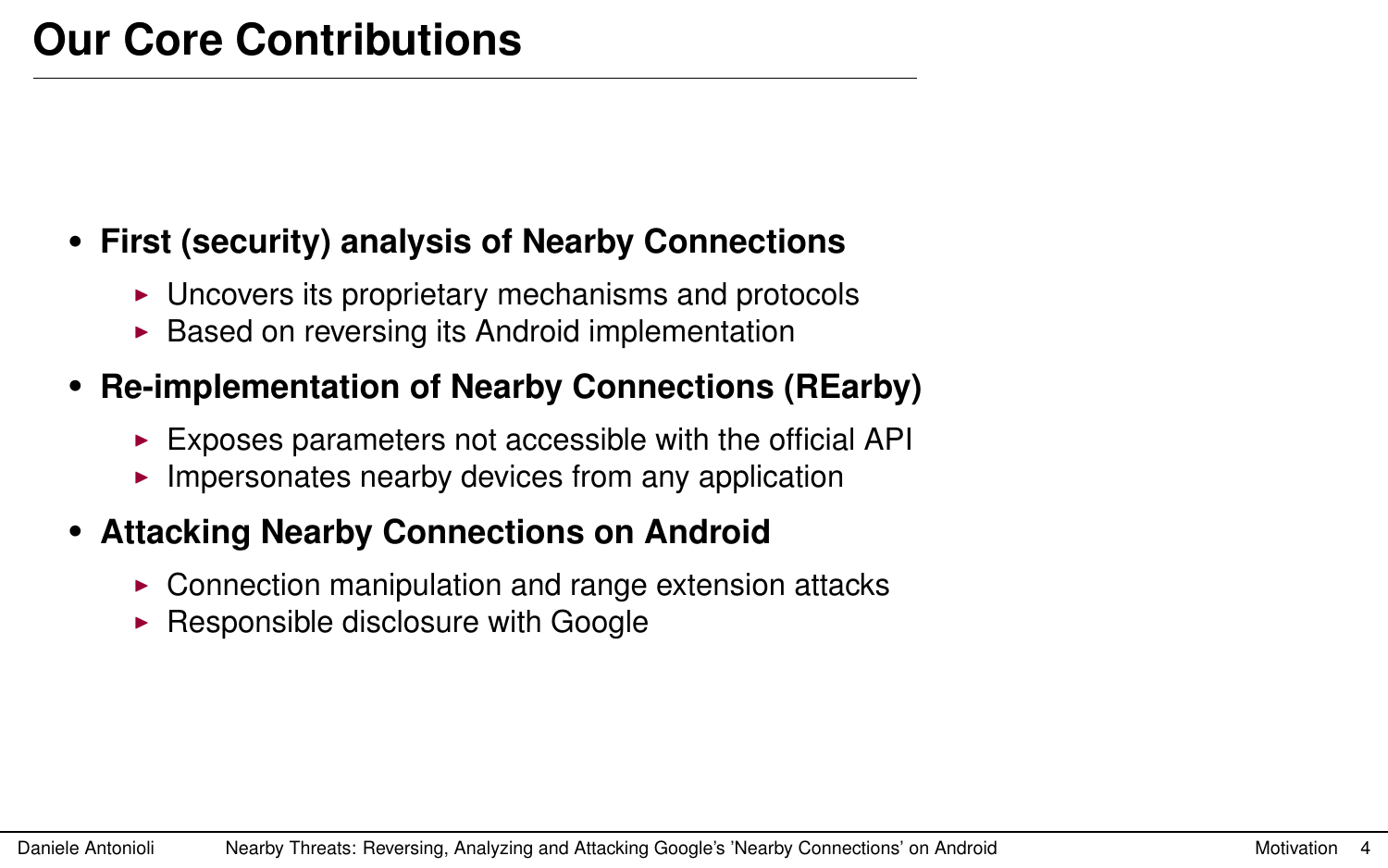## <span id="page-4-0"></span>**Nearby Connections Public Information**





# Client

Server

- Server advertises a service, client discovers it (sid)
- Connection strategies: P2P\_STAR and P2P\_CLUSTER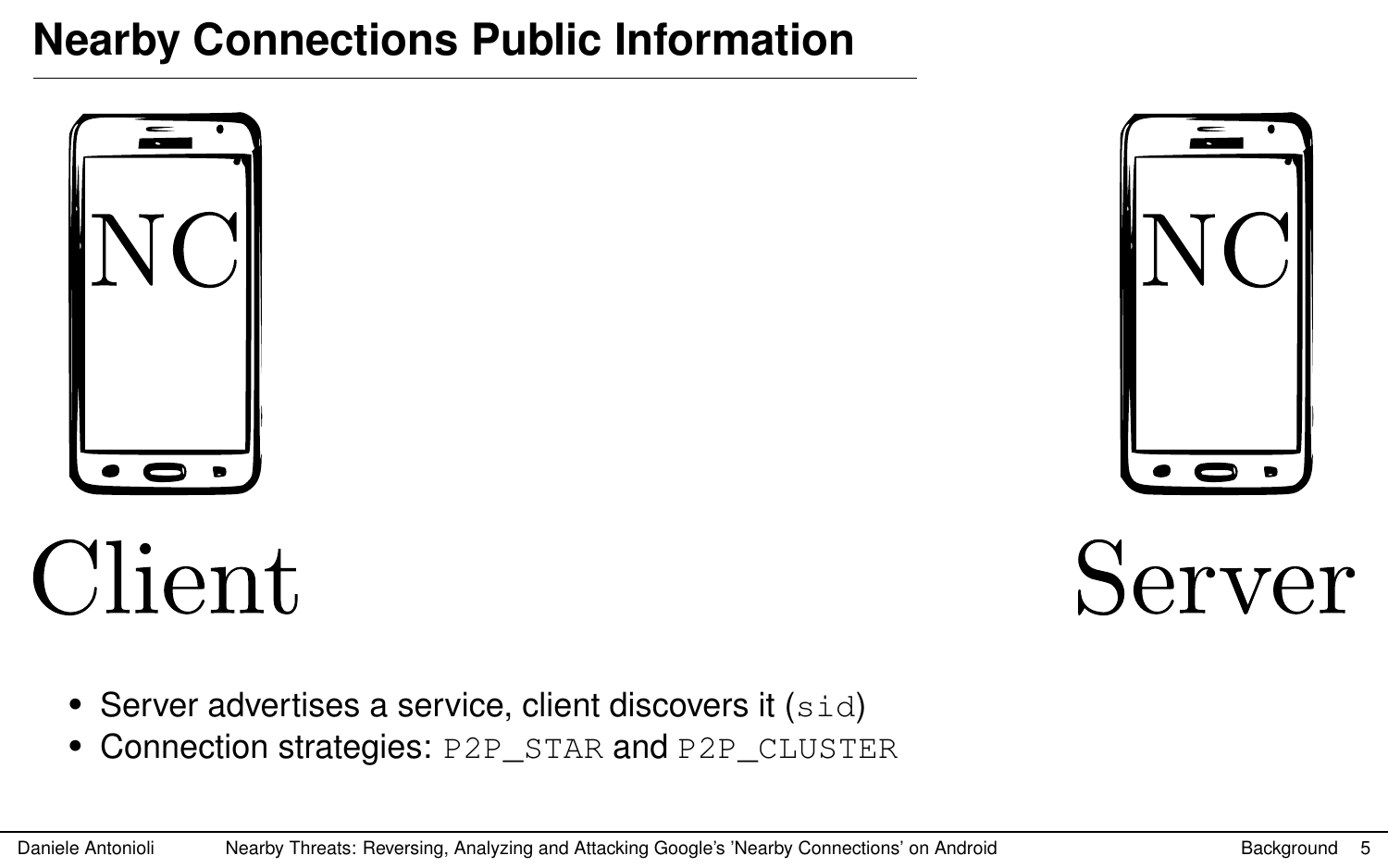### **Nearby Connections Public Information 2**



- Client and server connect using Bluetooth and/or Wi-Fi
- Nodes exchange encrypted payloads (peer-to-peer)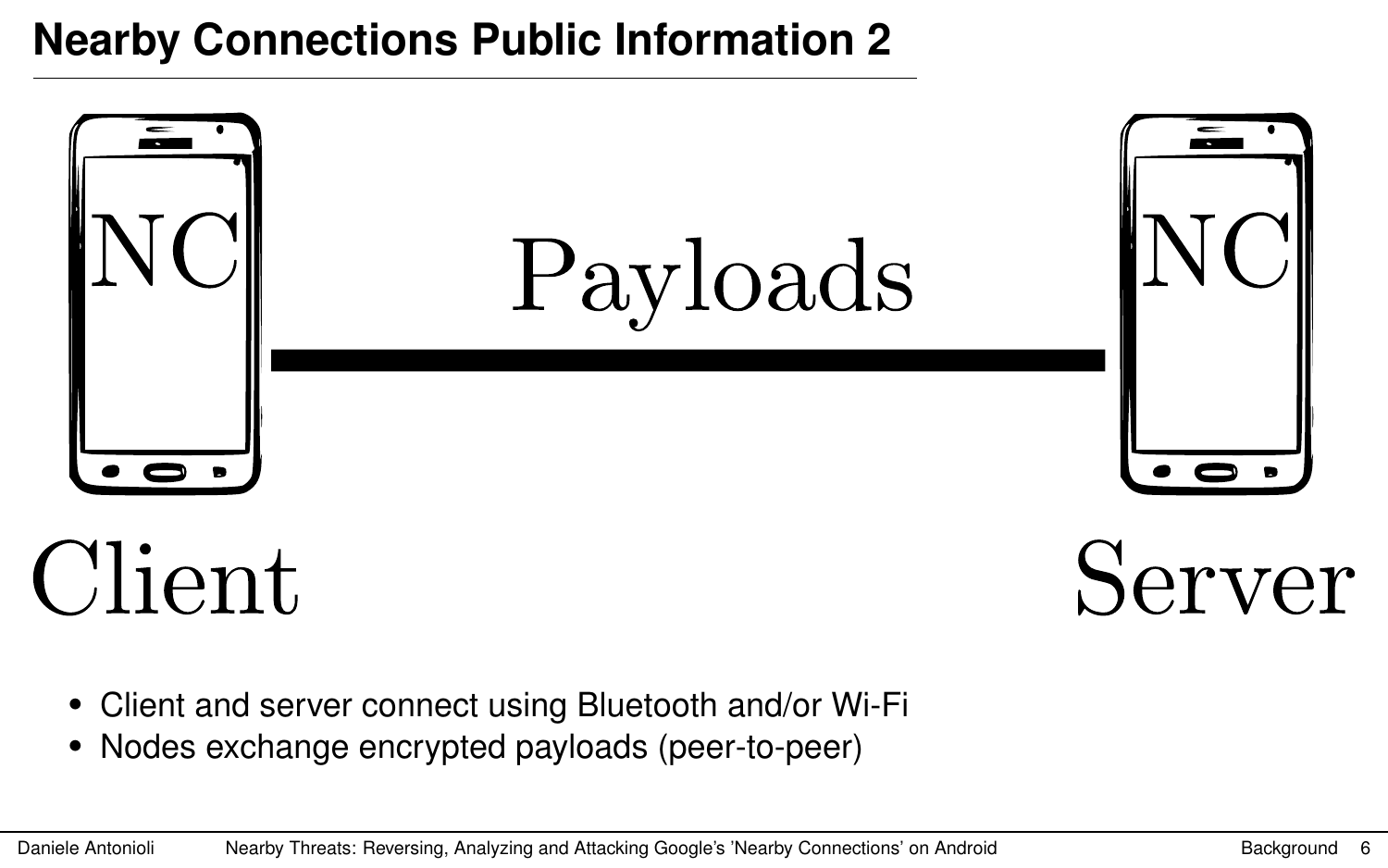## <span id="page-6-0"></span>**Our Dynamic Binary Instrumentation**



- Workhorse: Frida, <https://www.frida.re>
	- $\triangleright$  Profiling of processes, e.g. NC-App, NC-GPS
	- $\blacktriangleright$  Hook function and methods calls
	- $\triangleright$  Override parameters and return values
	- $\blacktriangleright$  Read and write processes' memory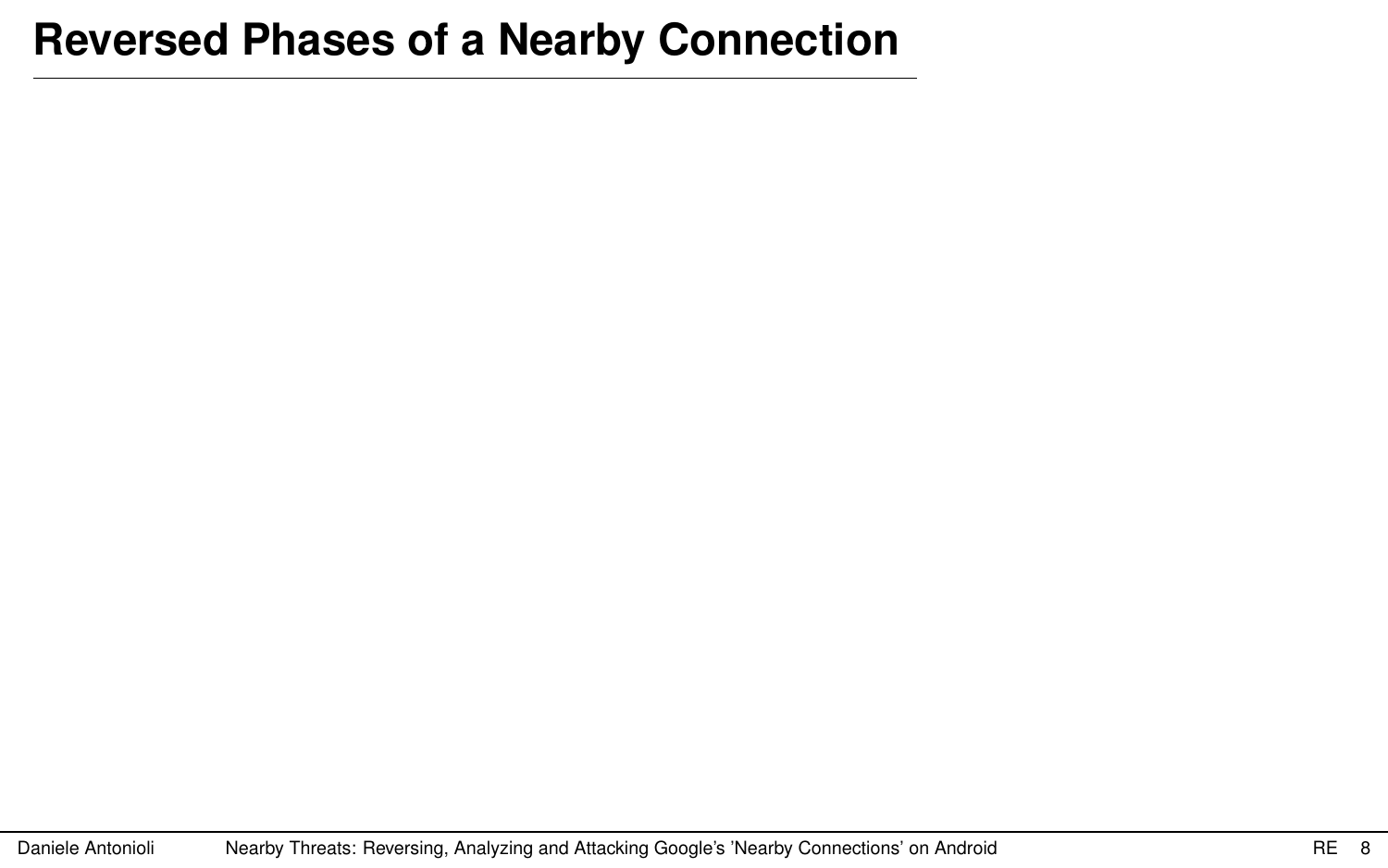1 **Discovery**: Bluetooth BR/EDR name and BLE reports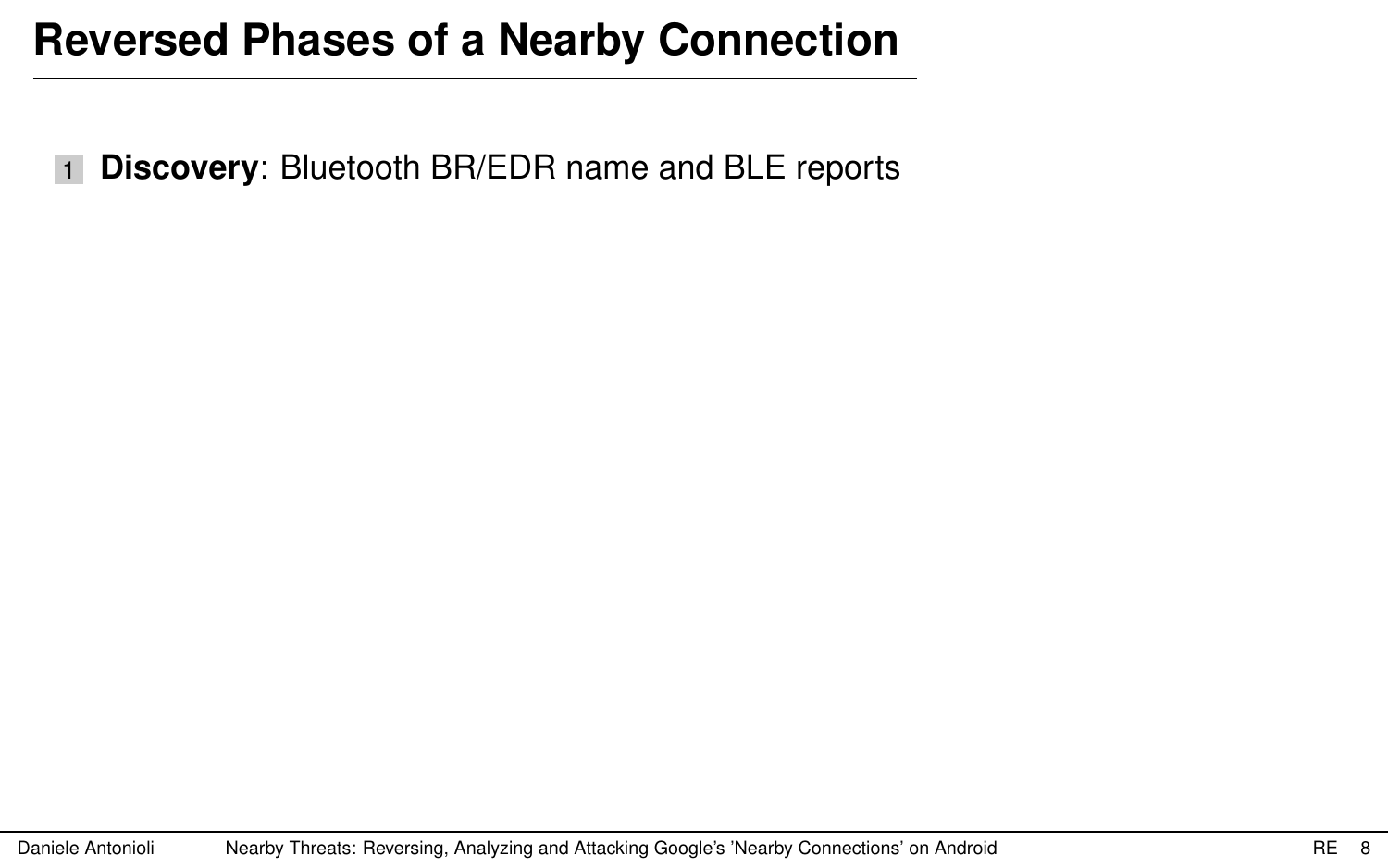- 1 **Discovery**: Bluetooth BR/EDR name and BLE reports
- 2 **Connection Request**: Bluetooth BR/EDR, not authenticated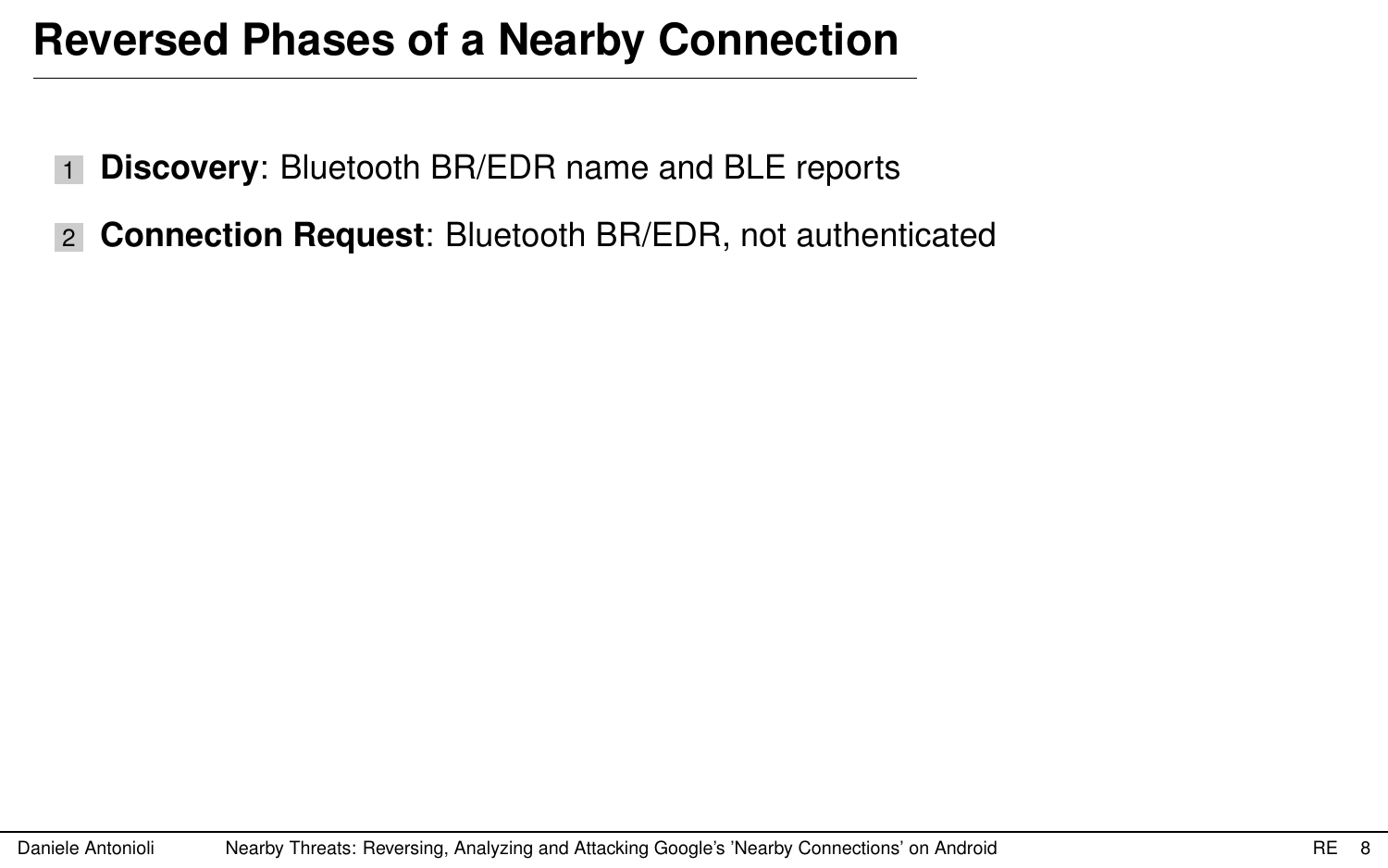- 1 **Discovery**: Bluetooth BR/EDR name and BLE reports
- 2 **Connection Request**: Bluetooth BR/EDR, not authenticated
- 3 **Key Exchange Protocol**: establishment of a shared secret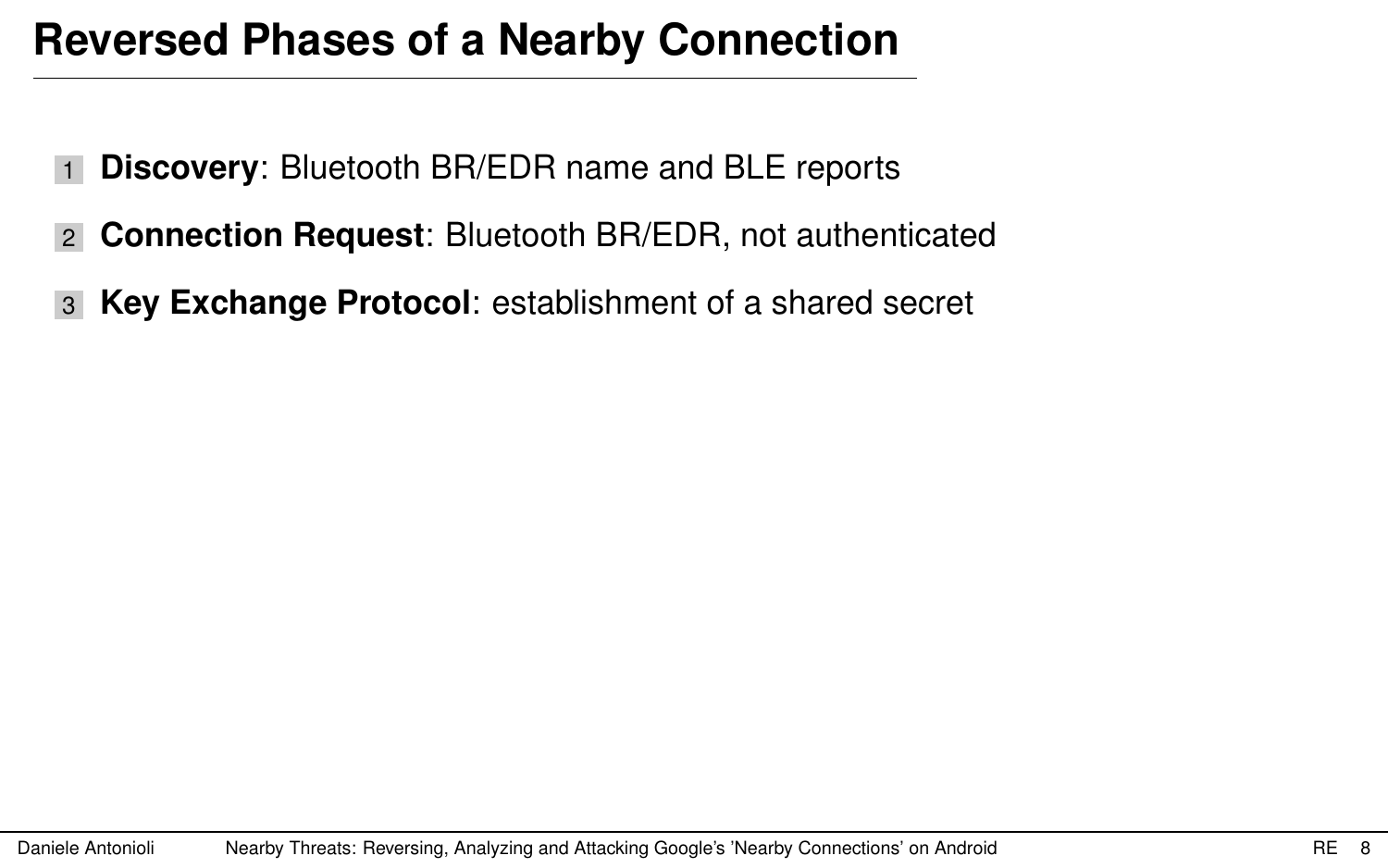- **Discovery**: Bluetooth BR/EDR name and BLE reports
- **Connection Request**: Bluetooth BR/EDR, not authenticated
- **Key Exchange Protocol**: establishment of a shared secret
- **Optional Authentication**: based on the shared secret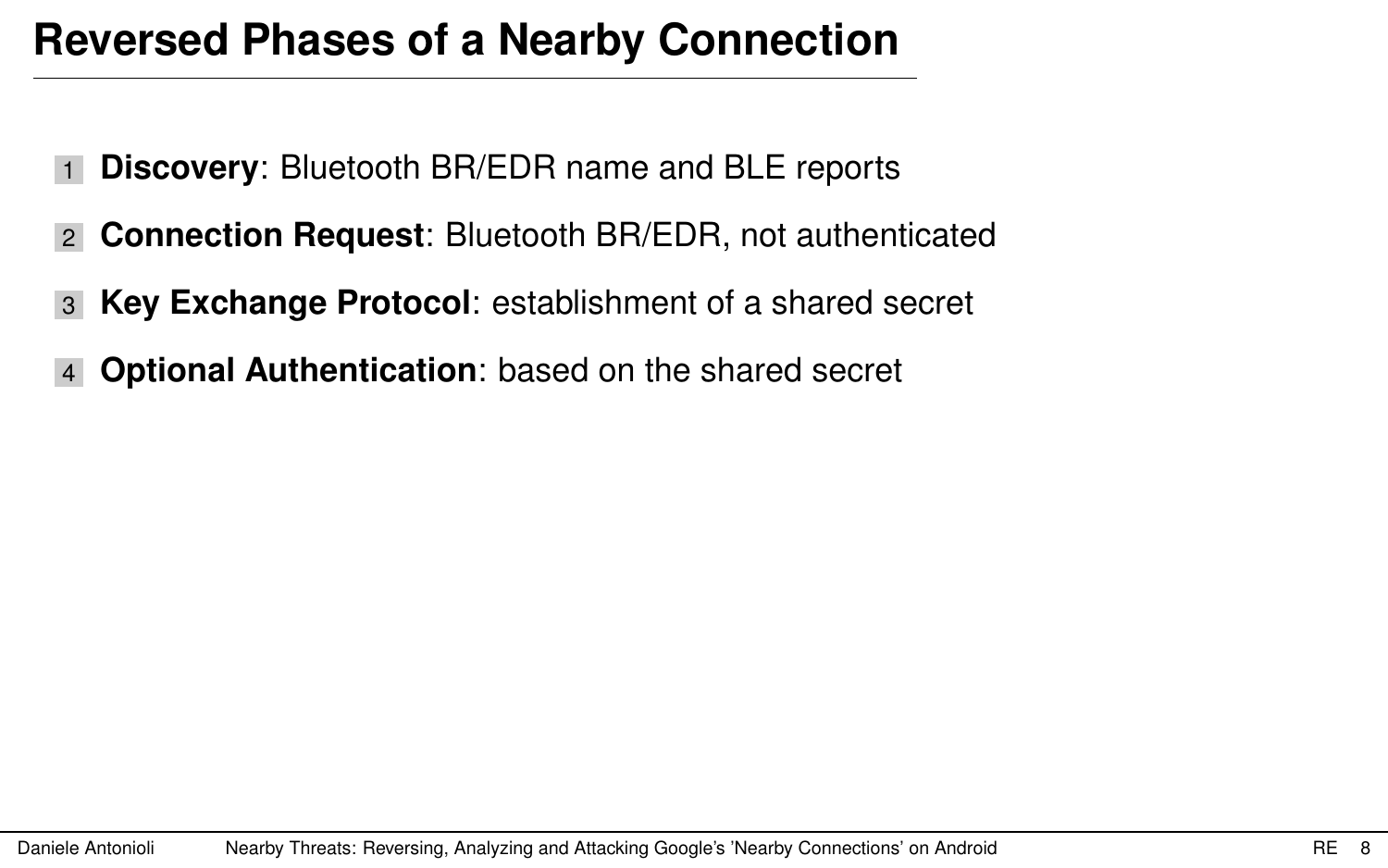- **Discovery:** Bluetooth BR/EDR name and BLE reports
- 2 **Connection Request**: Bluetooth BR/EDR, not authenticated
- 3 **Key Exchange Protocol**: establishment of a shared secret
- 4 **Optional Authentication**: based on the shared secret
- 5 **Application Layer Connection Establishment**: interactive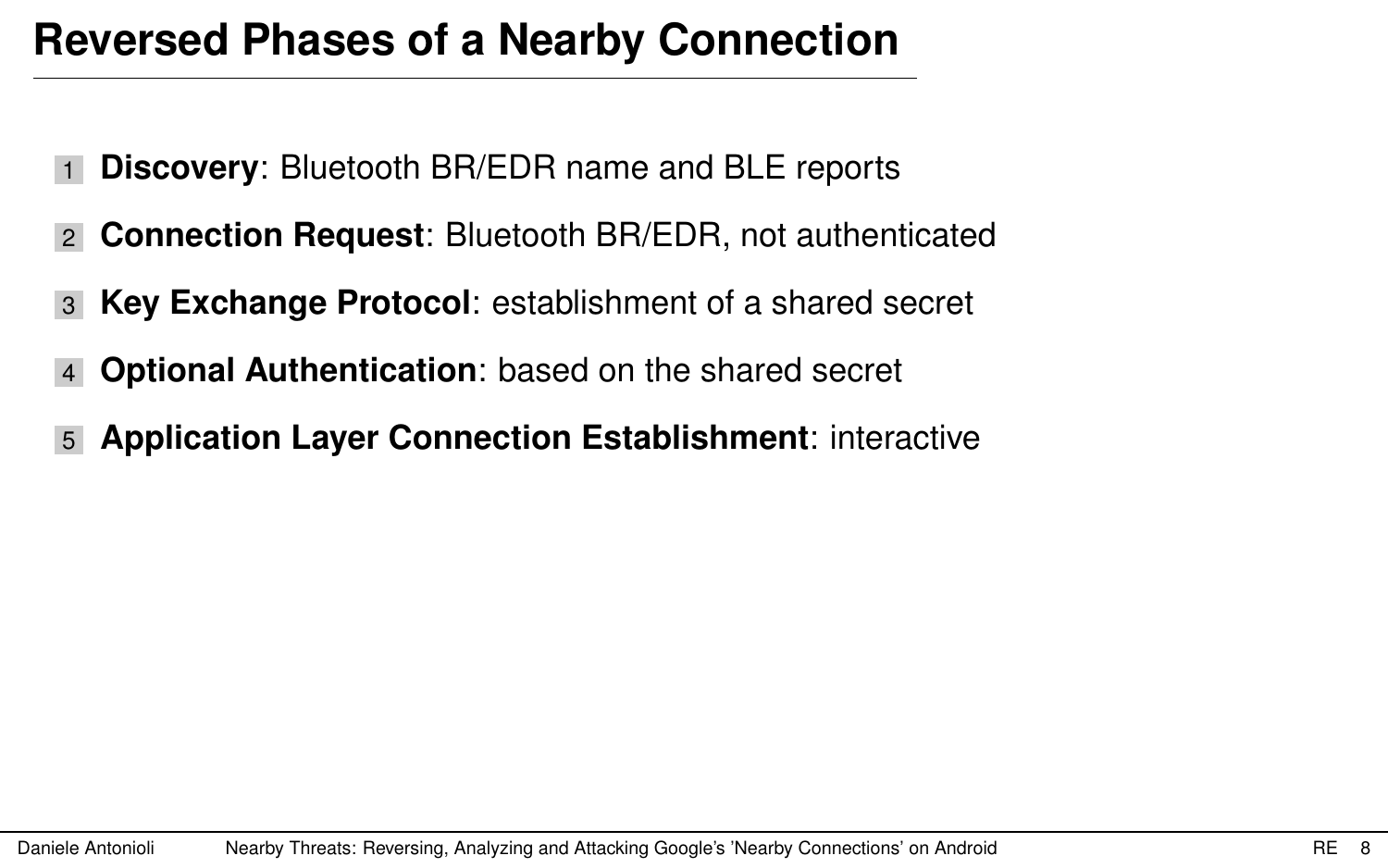- **Discovery:** Bluetooth BR/EDR name and BLE reports
- 2 **Connection Request**: Bluetooth BR/EDR, not authenticated
- 3 **Key Exchange Protocol**: establishment of a shared secret
- **Optional Authentication:** based on the shared secret
- 5 **Application Layer Connection Establishment**: interactive
- **Key Derivation Functions: session, AES and HMAC keys**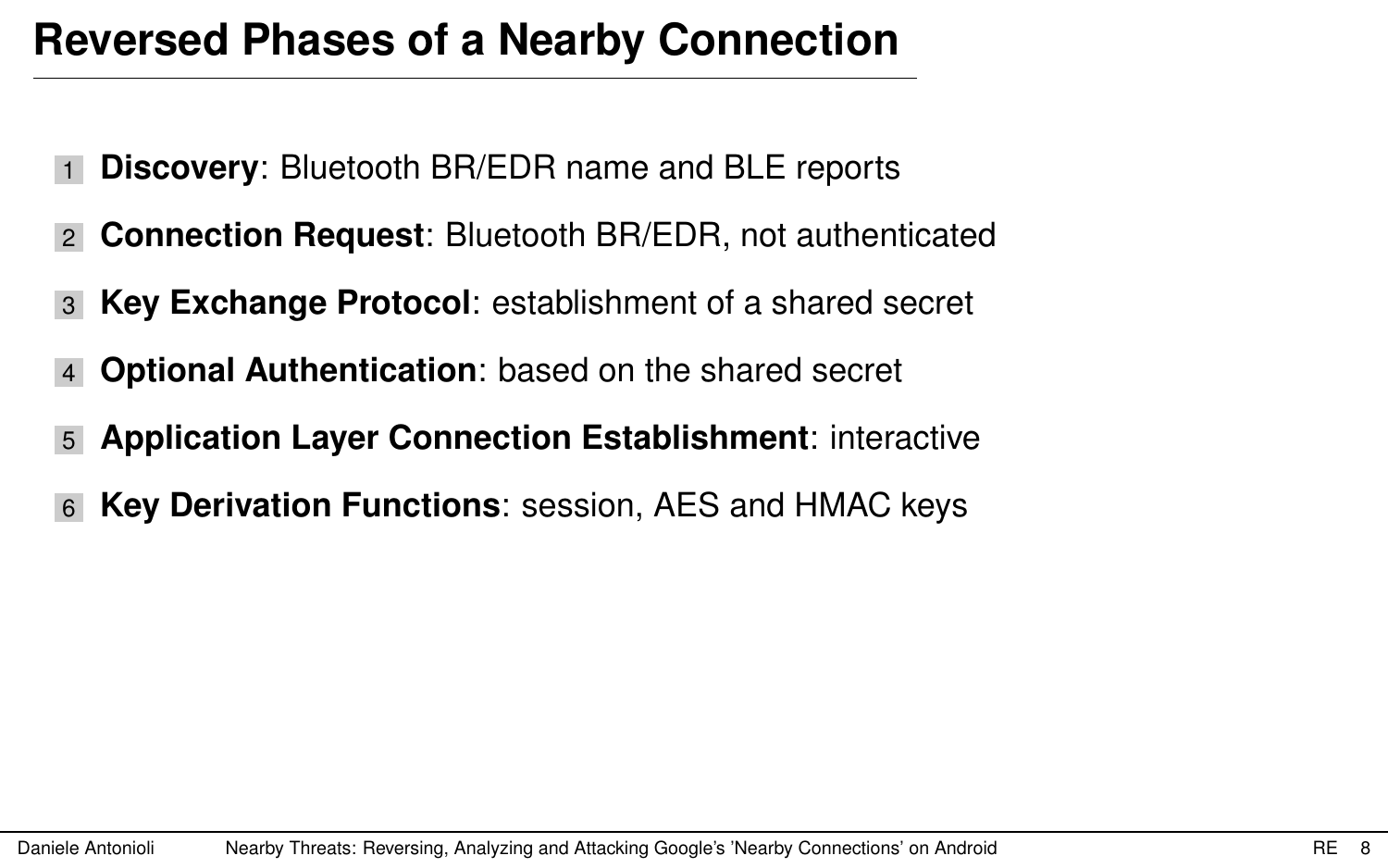- **Discovery:** Bluetooth BR/EDR name and BLE reports
- 2 **Connection Request**: Bluetooth BR/EDR, not authenticated
- 3 **Key Exchange Protocol**: establishment of a shared secret
- **Optional Authentication:** based on the shared secret
- 5 **Application Layer Connection Establishment**: interactive
- **Key Derivation Functions: session, AES and HMAC keys**
- 7 **Optional Physical Layer Switch**: Bluetooth BR/EDR to Wi-Fi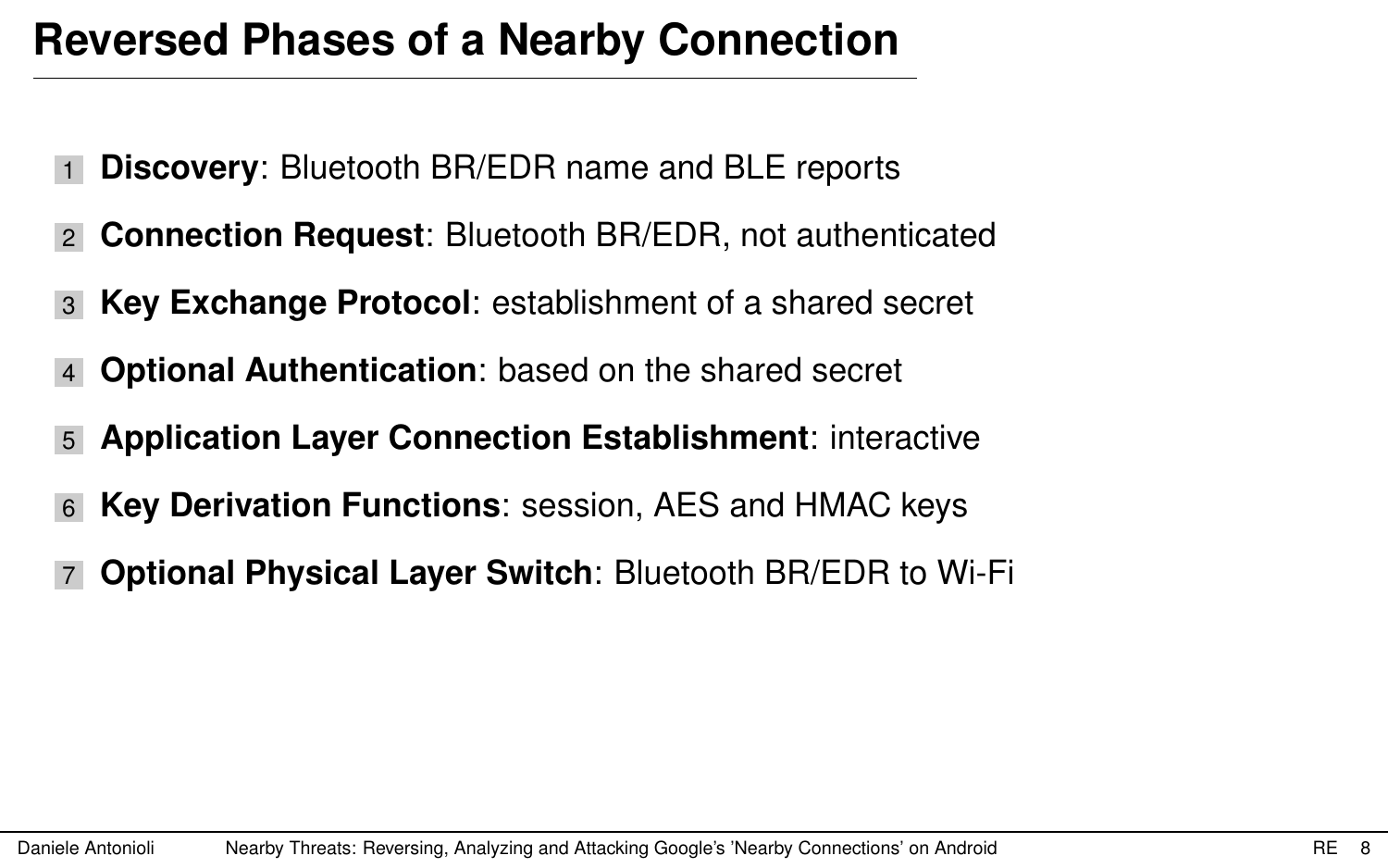- **Discovery:** Bluetooth BR/EDR name and BLE reports
- 2 **Connection Request**: Bluetooth BR/EDR, not authenticated
- 3 **Key Exchange Protocol**: establishment of a shared secret
- **Optional Authentication:** based on the shared secret
- 5 **Application Layer Connection Establishment**: interactive
- **Key Derivation Functions: session, AES and HMAC keys**
- 7 **Optional Physical Layer Switch**: Bluetooth BR/EDR to Wi-Fi
- **Exchange Encrypted Payloads: 30 seconds timeout**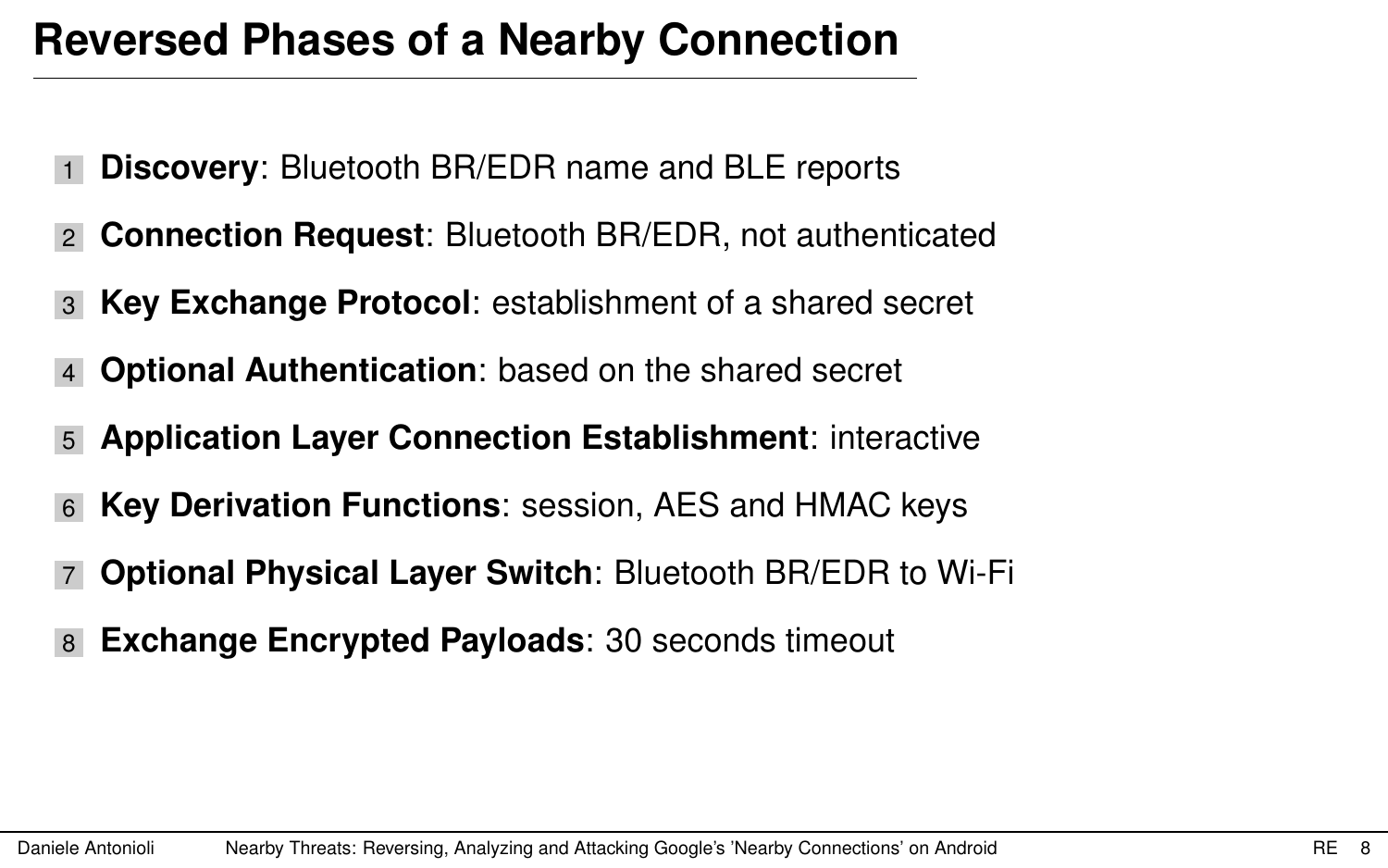- **Discovery:** Bluetooth BR/EDR name and BLE reports
- 2 **Connection Request**: Bluetooth BR/EDR, not authenticated
- 3 **Key Exchange Protocol**: establishment of a shared secret
- **Optional Authentication:** based on the shared secret
- 5 **Application Layer Connection Establishment**: interactive
- **Key Derivation Functions: session, AES and HMAC keys**
- 7 **Optional Physical Layer Switch**: Bluetooth BR/EDR to Wi-Fi
- 8 **Exchange Encrypted Payloads**: 30 seconds timeout
- 9 **Disconnection**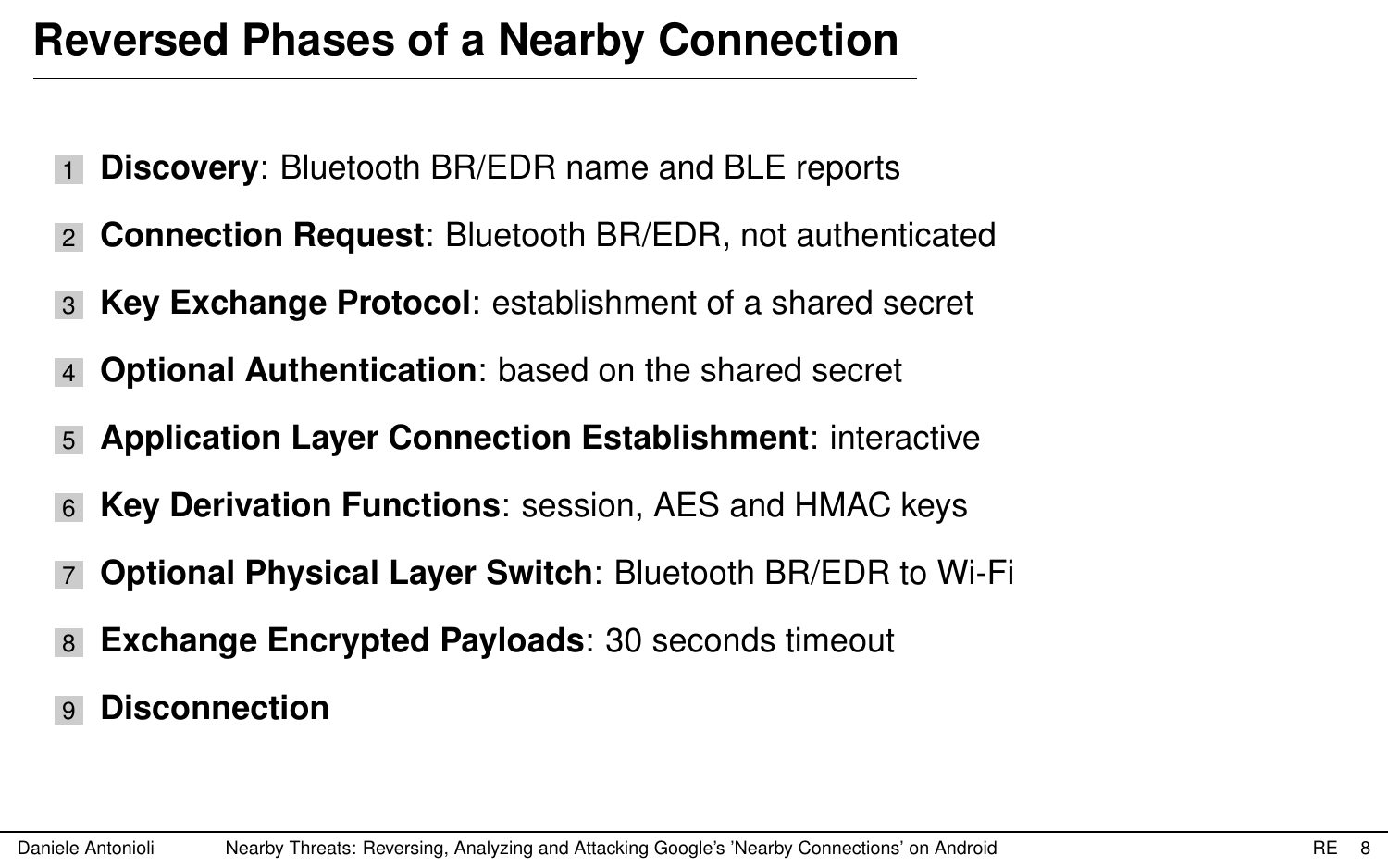## **Key Exchange Protocol (KEP)**



• Based on ECDH, NIST P256 curve, shared secret is S*<sup>x</sup>*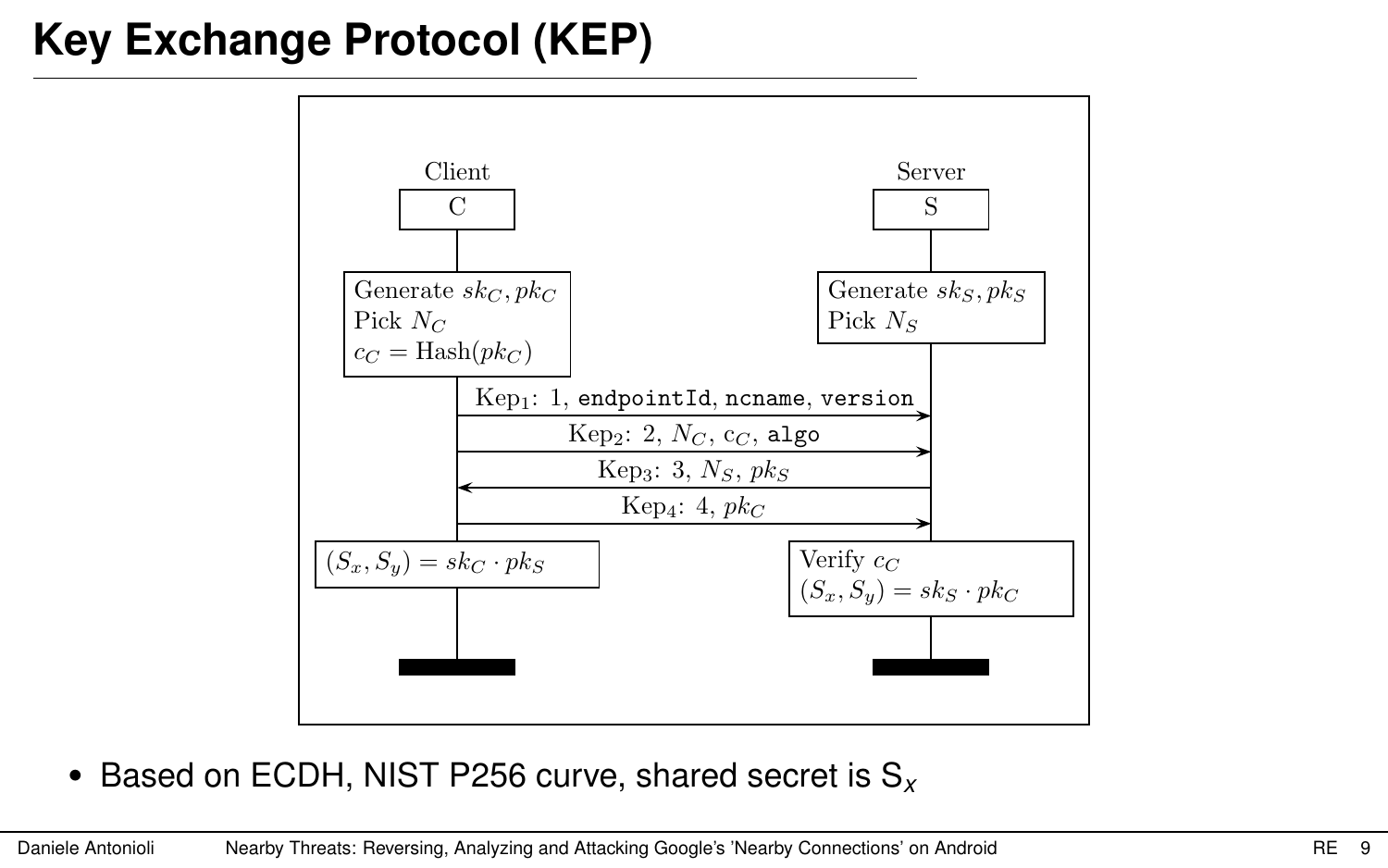

- **Bluetooth to soft access point (Wi-Fi Direct, hostapd)**
	- $\triangleright$  Server instructs the client over Bluetooth
	- $\triangleright$  Client contacts the server over Wi-Fi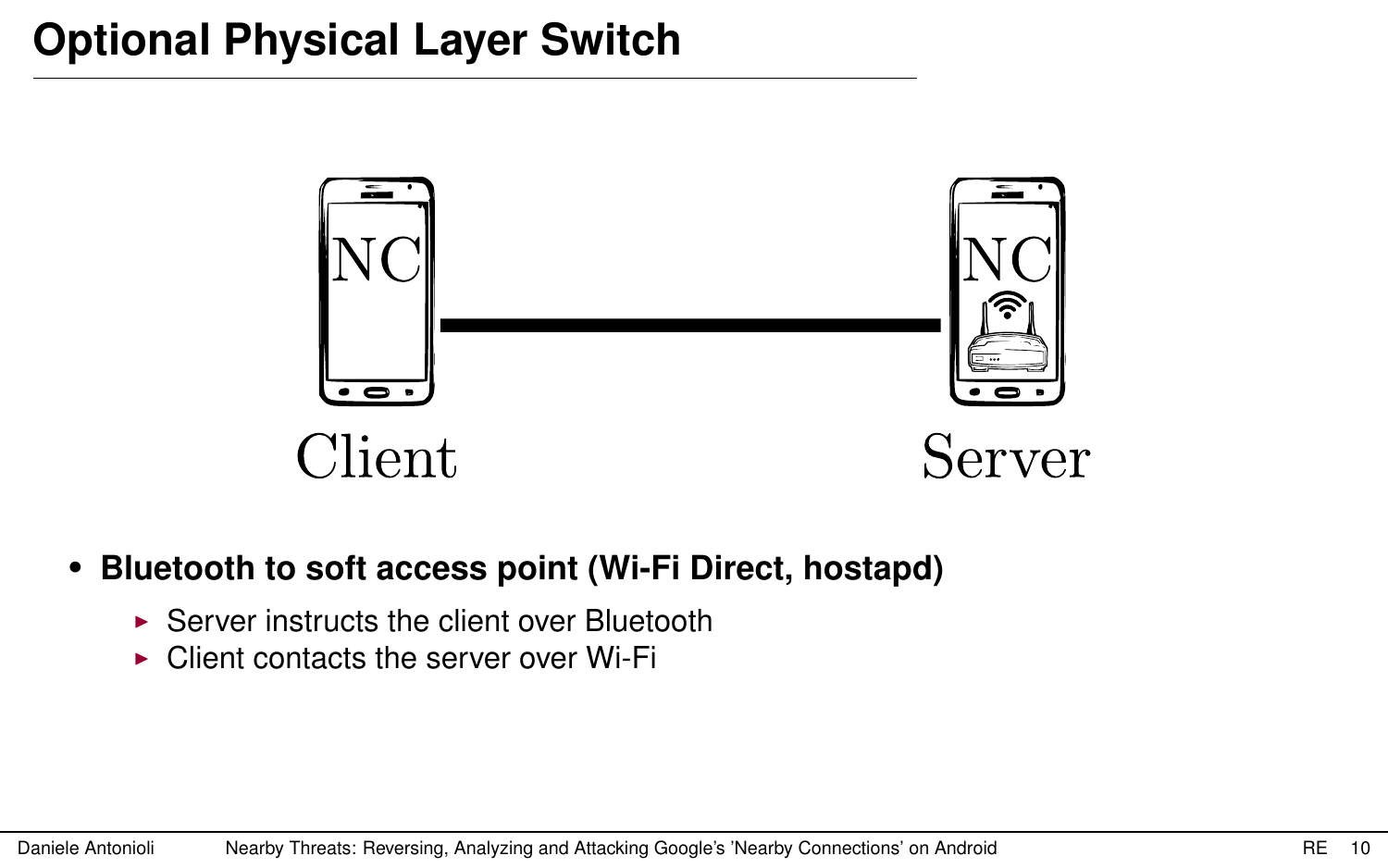#### <span id="page-19-0"></span>**Range Extension MitM Attack**

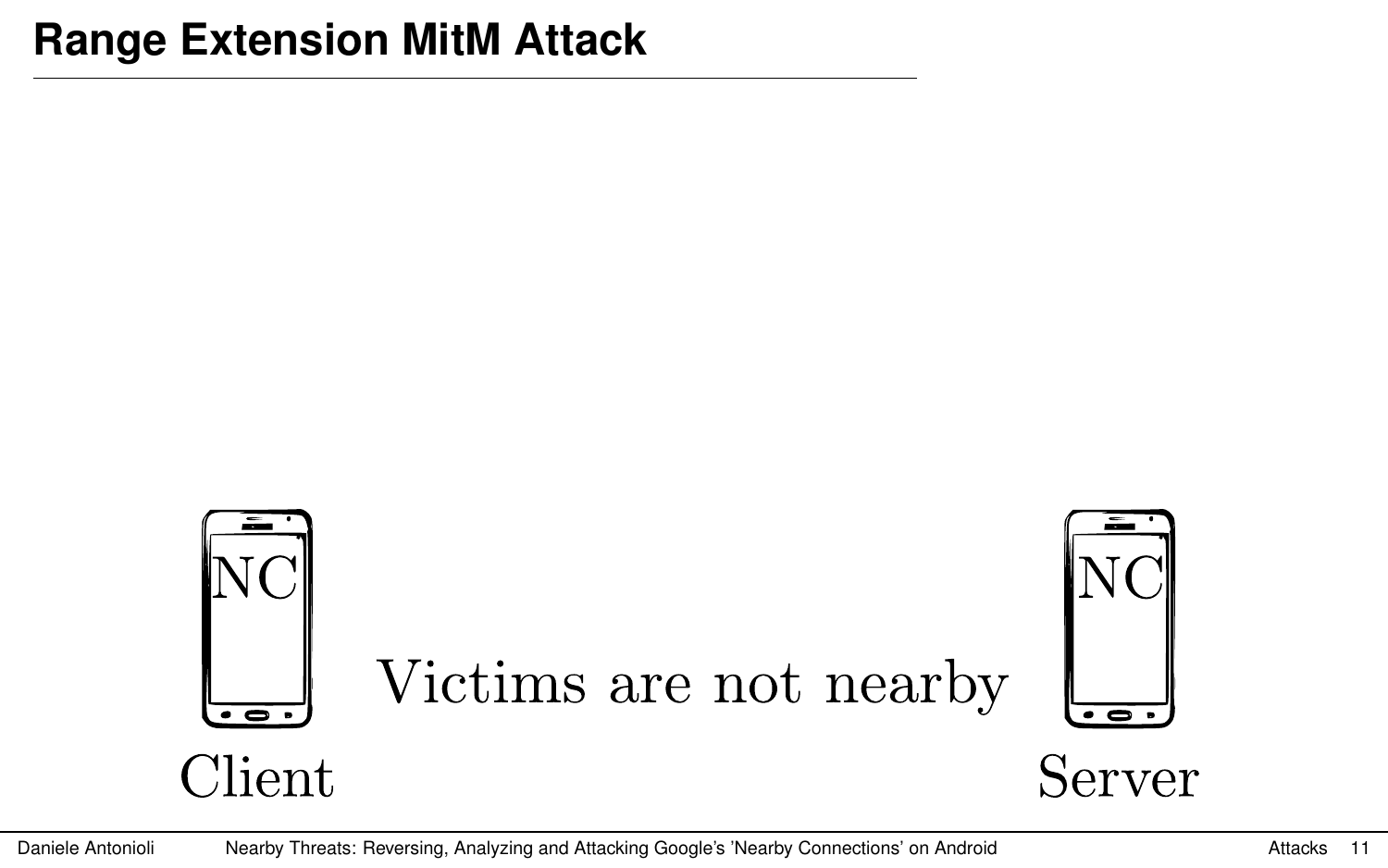### **Range Extension MitM Attack**

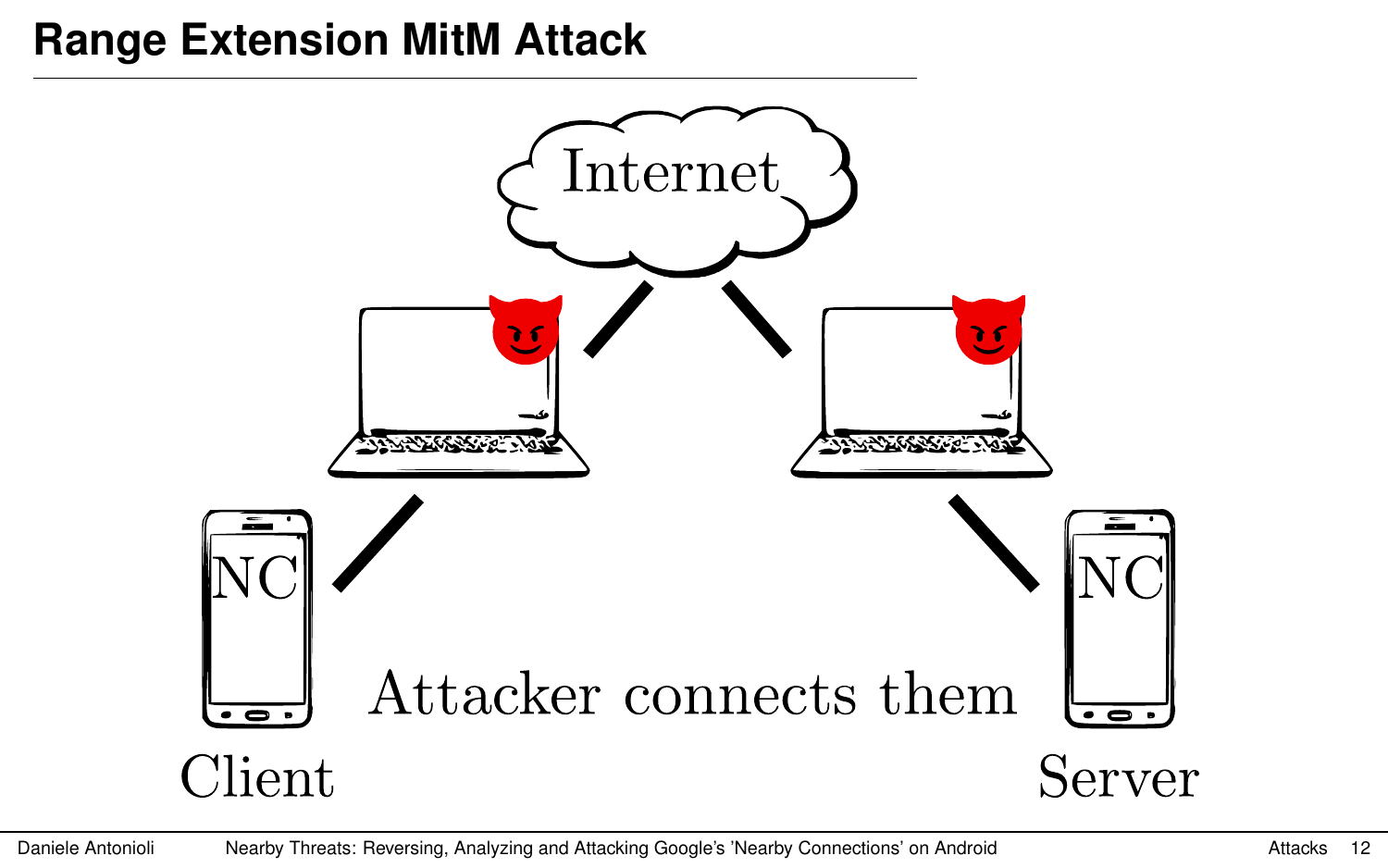#### **Soft Access Point Manipulation Attack**

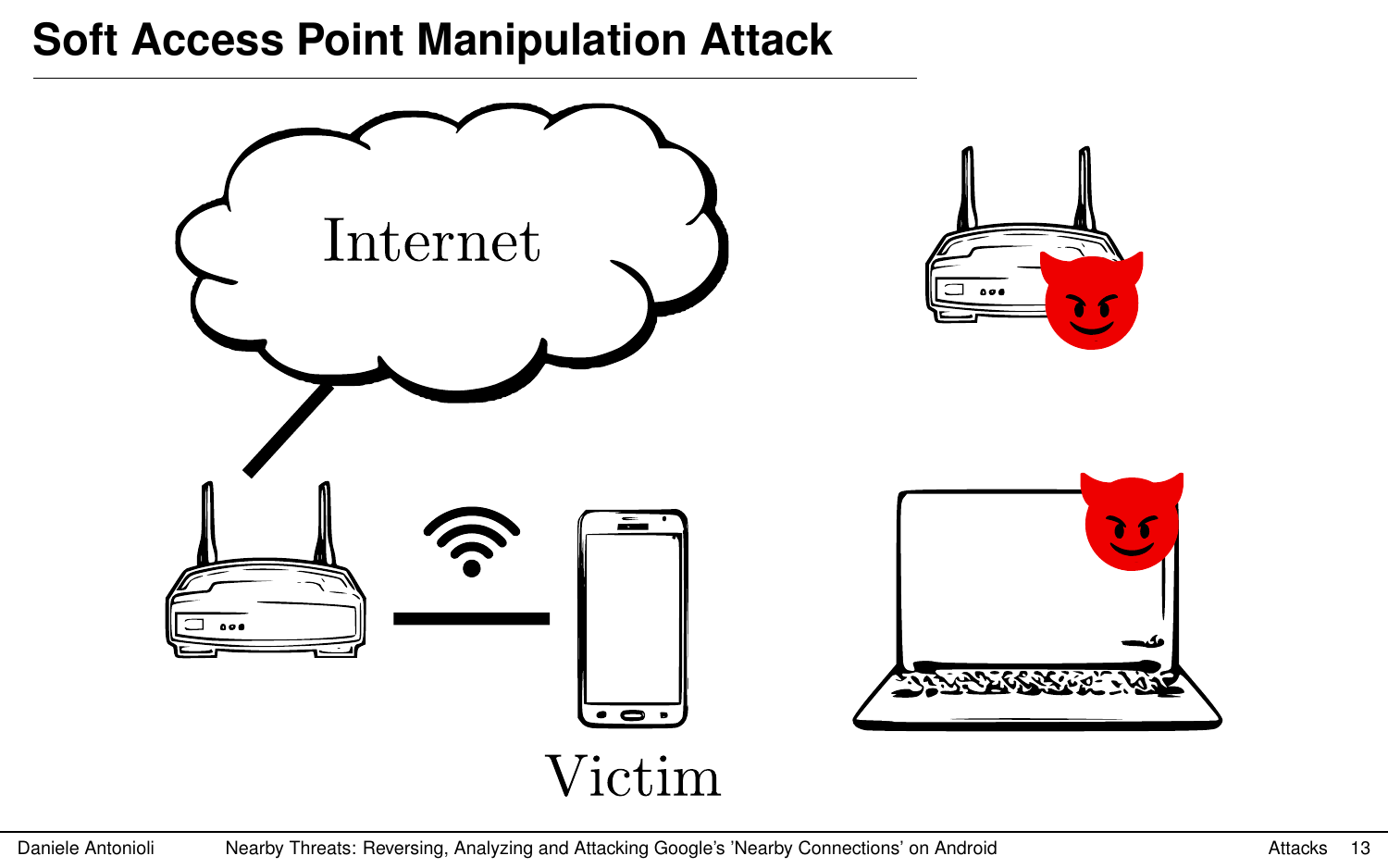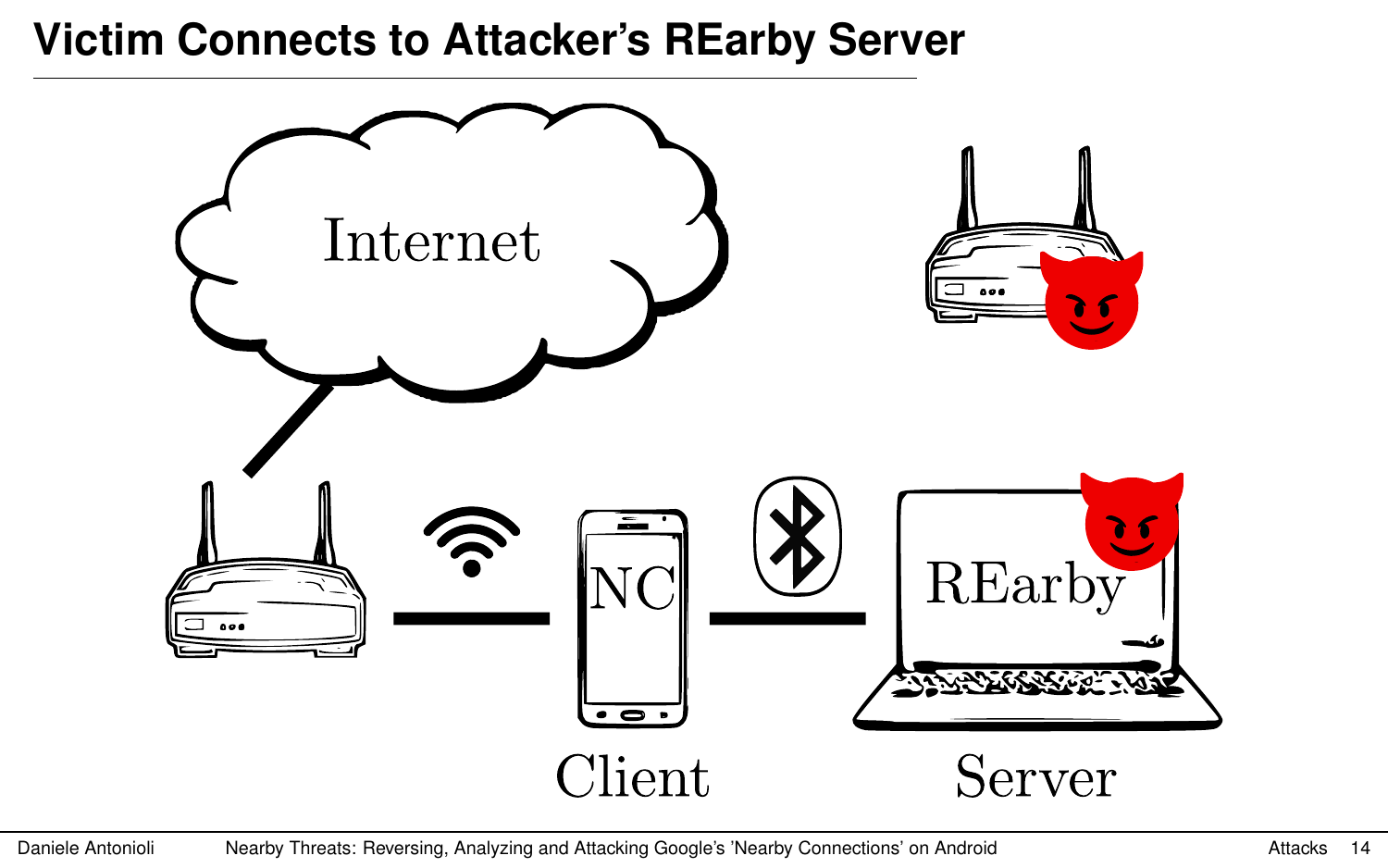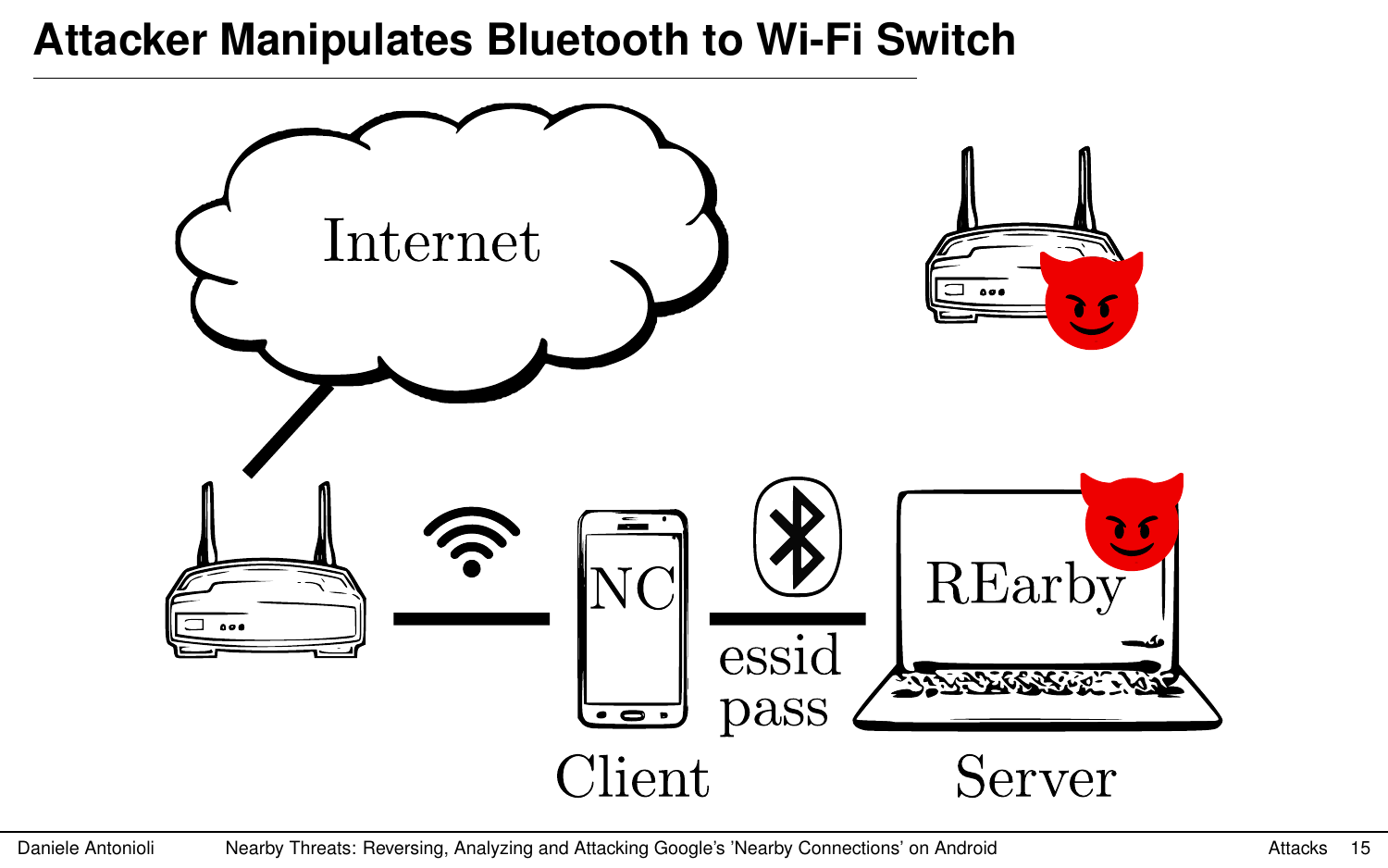#### **Victim Connects to Attacker's Wi-Fi AP**

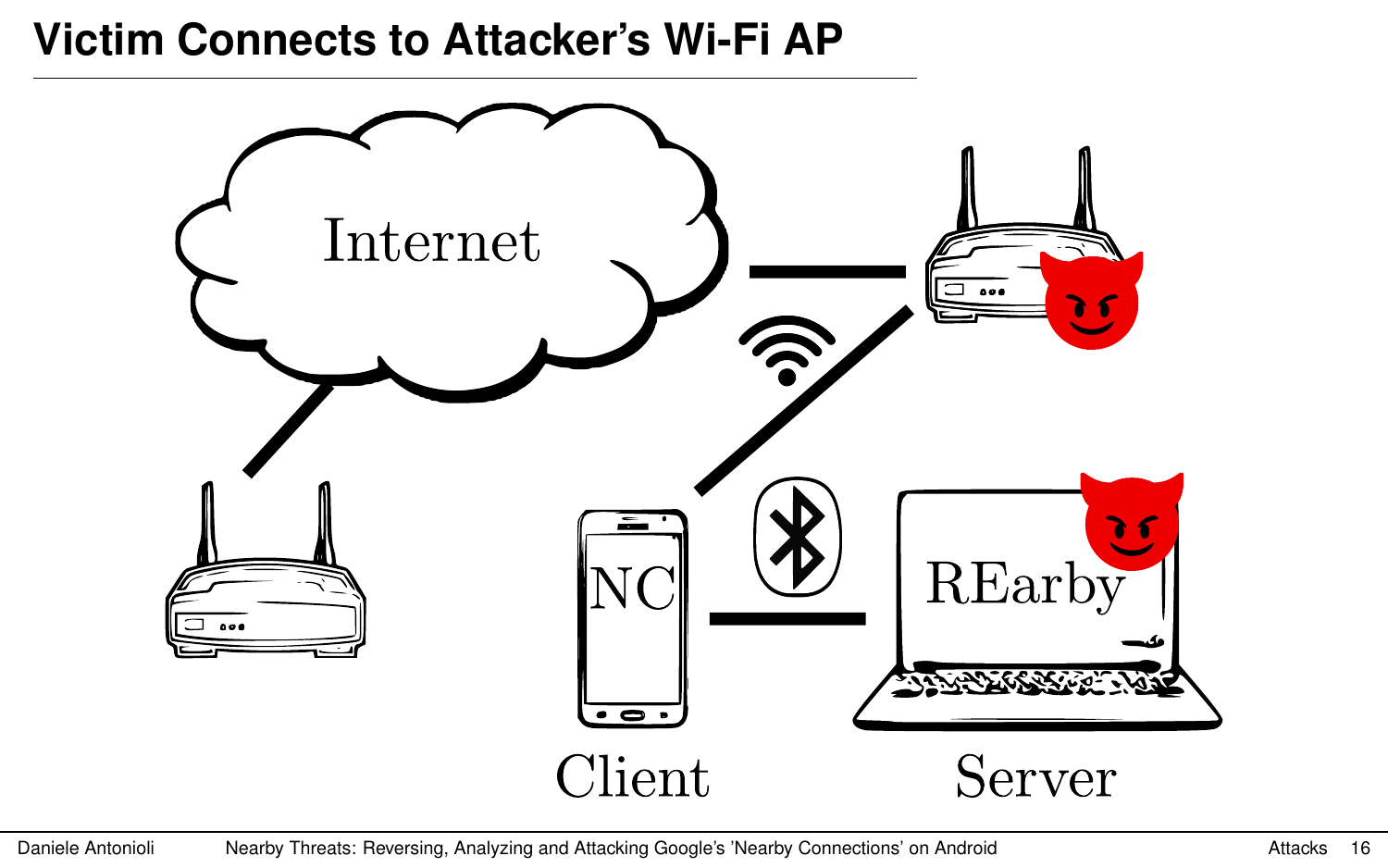#### **Attacker Configures Victim's Network Interface**

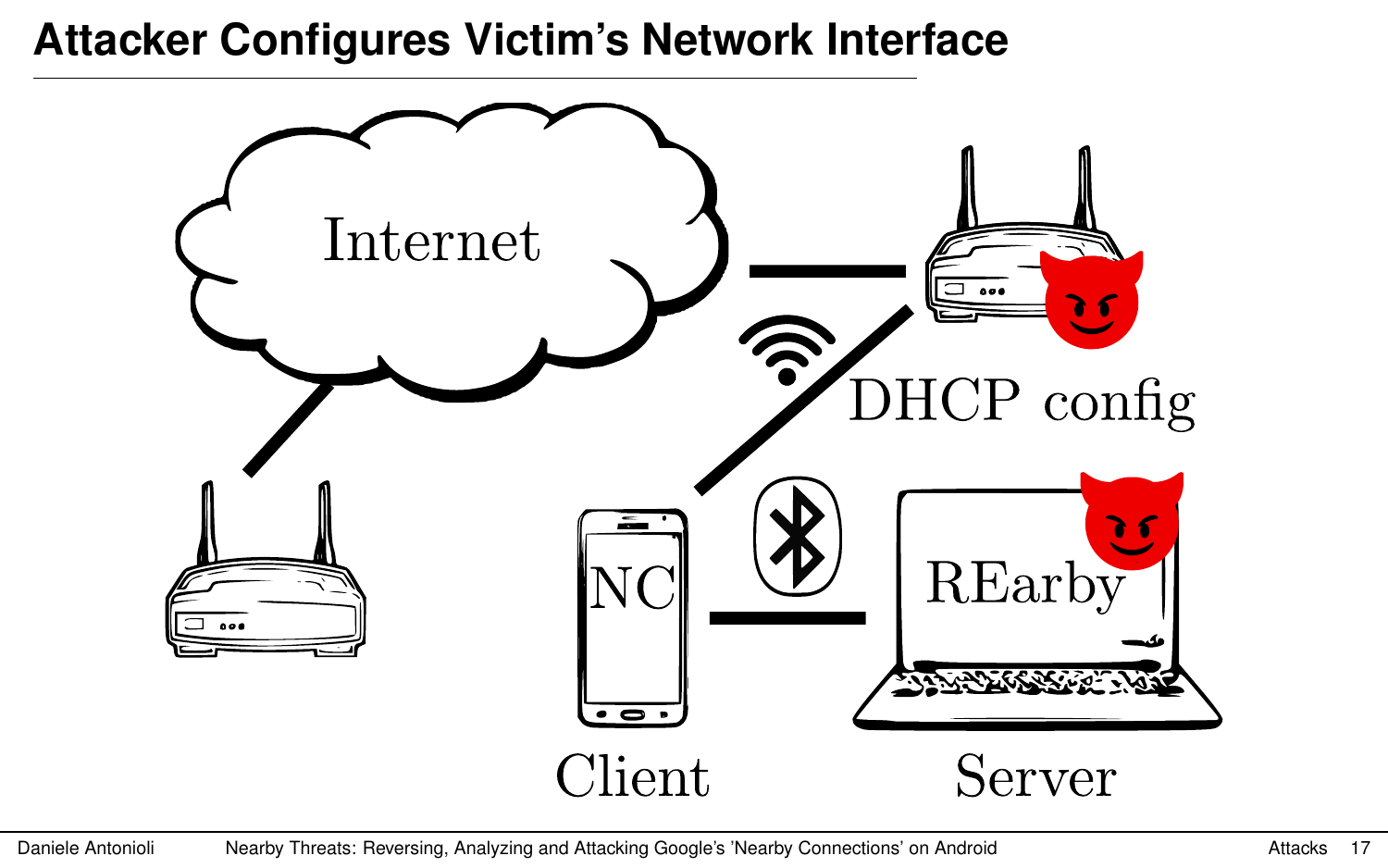#### **Attacker Eavesdrops All Wi-Fi Traffic**

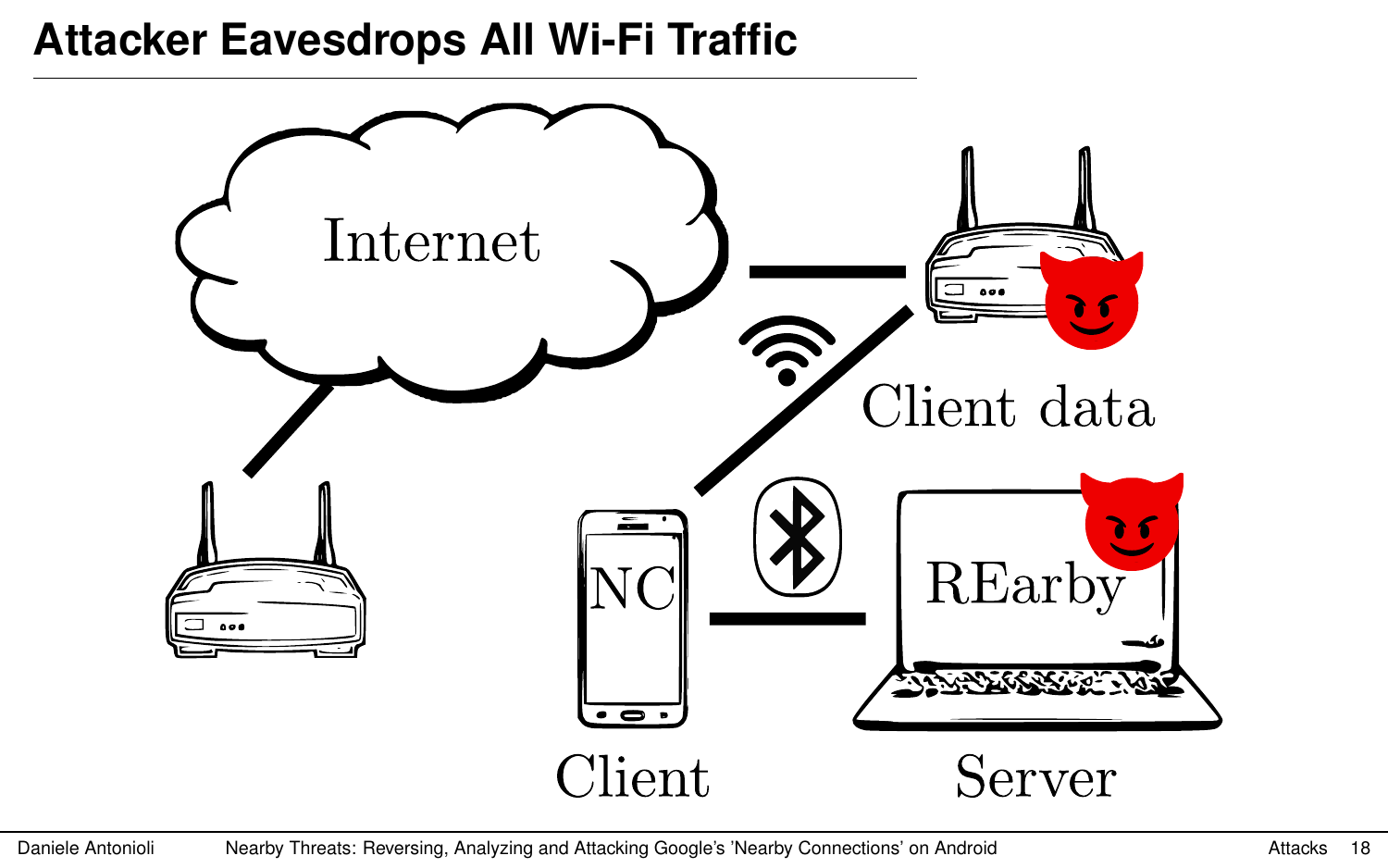- <span id="page-27-0"></span>• First security analysis of Nearby Connections
- Reversed its Android implementation and re-implemented it (REarby)
- Range extension and soft access point manipulation attacks
- Try the Soft Access Point Manipulation attack: <https://github.com/francozappa/REarby/tree/master/poc-hostapd>